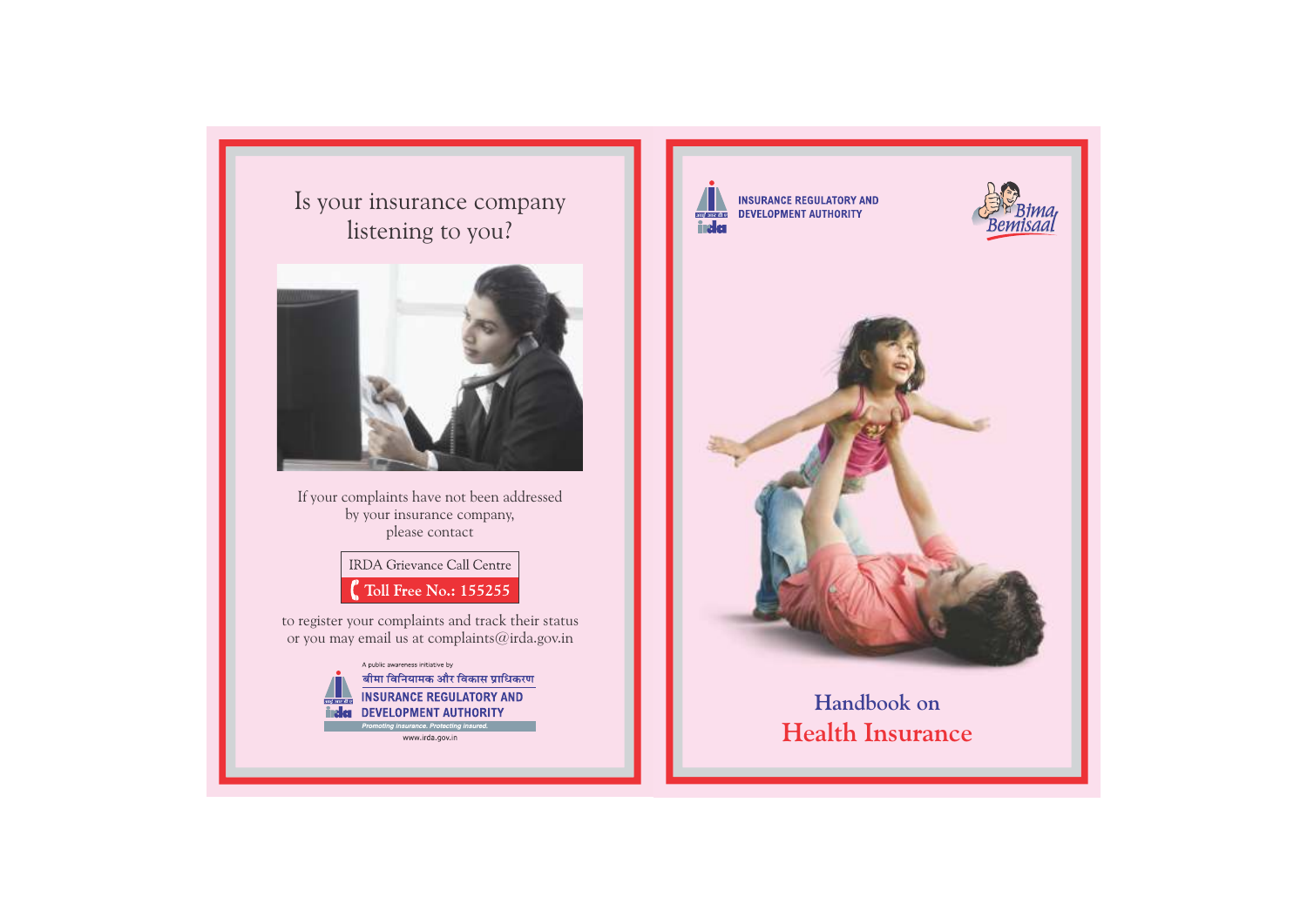

#### **Contents:**

| 1. About this handbook         |    |
|--------------------------------|----|
| 2. Health Insurance            |    |
| 3. Frequently asked questions  | 6  |
| 4. Policyholder Servicing TATs | 14 |
| 5. If you have a grievance     |    |

## **1. About this handbook**

This handbook is designed by the Insurance Regulatory and Development Authority (IRDA) as a guide on **Health Insurance** and gives general information only. No information given herein replaces or overrides the terms and conditions of an insurance policy.

Please approach a duly licensed agent or a broker or an insurance company registered with IRDA for specific information regarding a policy or for any other additional information.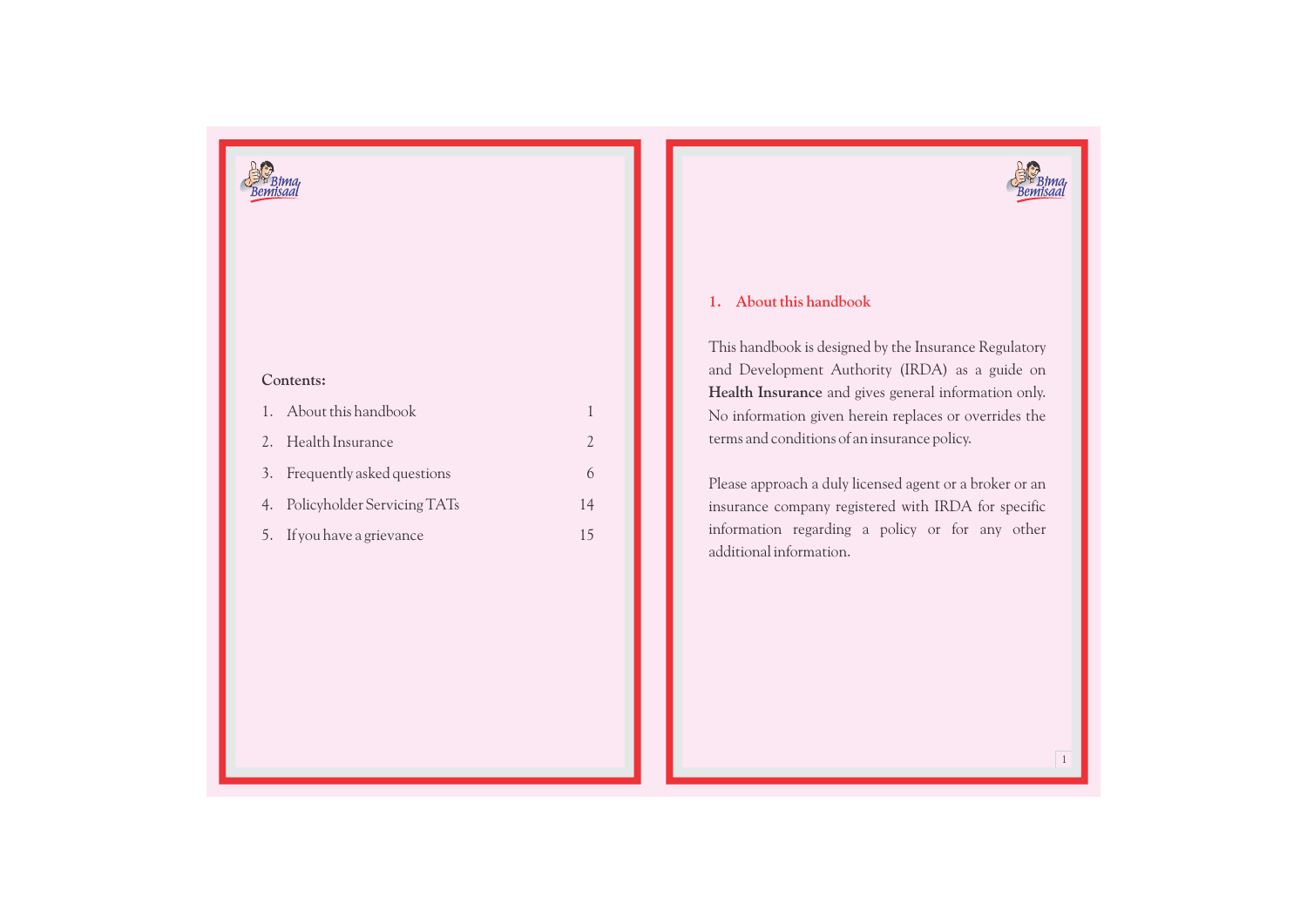



#### **2. Health Insurance**

The term **'Health Insurance'** relates to a type of insurance that essentially covers your medical expenses. A health insurance policy like other policies is a contract between an insurer and an individual / group in which the insurer agrees to provide specified health insurance cover at a particular "premium" subject to terms and conditions specified in the policy.

**• What a Health Insurance policy would normally cover**

A Health Insurance Policy would normally cover expenses reasonably and necessarily incurred under the following heads in respect of each insured person subject to overall ceiling of sum insured (for all claims during one policy period).

- a) Room, Boarding expenses
- b) Nursing expenses
- c) Fees of surgeon, anesthetist, physician, consultants, specialists
- d) Anesthesia, blood, oxygen, operation theatre charges, surgical appliances, medicines, drugs, diagnostic materials, X-ray, Dialysis, chemotherapy, Radio therapy, cost of pace maker, Artificial limbs, cost or organs and similar expenses.

#### **• Sum Insured**

The Sum Insured offered may be on an individual basis or on floater basis for the family as a whole.

**• Cumulative Bonus ( CB)** 

Health Insurance policies may offer Cumulative Bonus wherein for every claim free year, the Sum Insured is increased by a certain percentage at the time of renewal subject to a maximum percentage (generally 50%). In case of a claim, CB will be reduced by 10% at the next renewal.

## **• Cost of Health Check-up**

Health policies may also contain a provison for reimbursement of cost of health check up. Read your policy carefully to understand what is allowed.

**• Minimum period of stay in Hospital**

In order to become eligible to make a claim under the policy, minimum stay in the Hospital is necessary for a certain number of hours. Usually this is 24 hours. This time limit may not apply for treatment of accidental injuries and for certain specified treatments. Read the policy provision to understand the details.

#### **• Pre and post hospitalization expenses**

Expenses incurred during a certain number of days<br>prior to hospitalization and post hospitalization expenses for a specified period from the date of discharge may be considered as part of the claim provided the expenses relate to the disease / sickness. Go through the specific provision in this regard.

#### **• Cashless Facility**

Insurance companies have tie-up arrangements with a network of hospitals in the country. If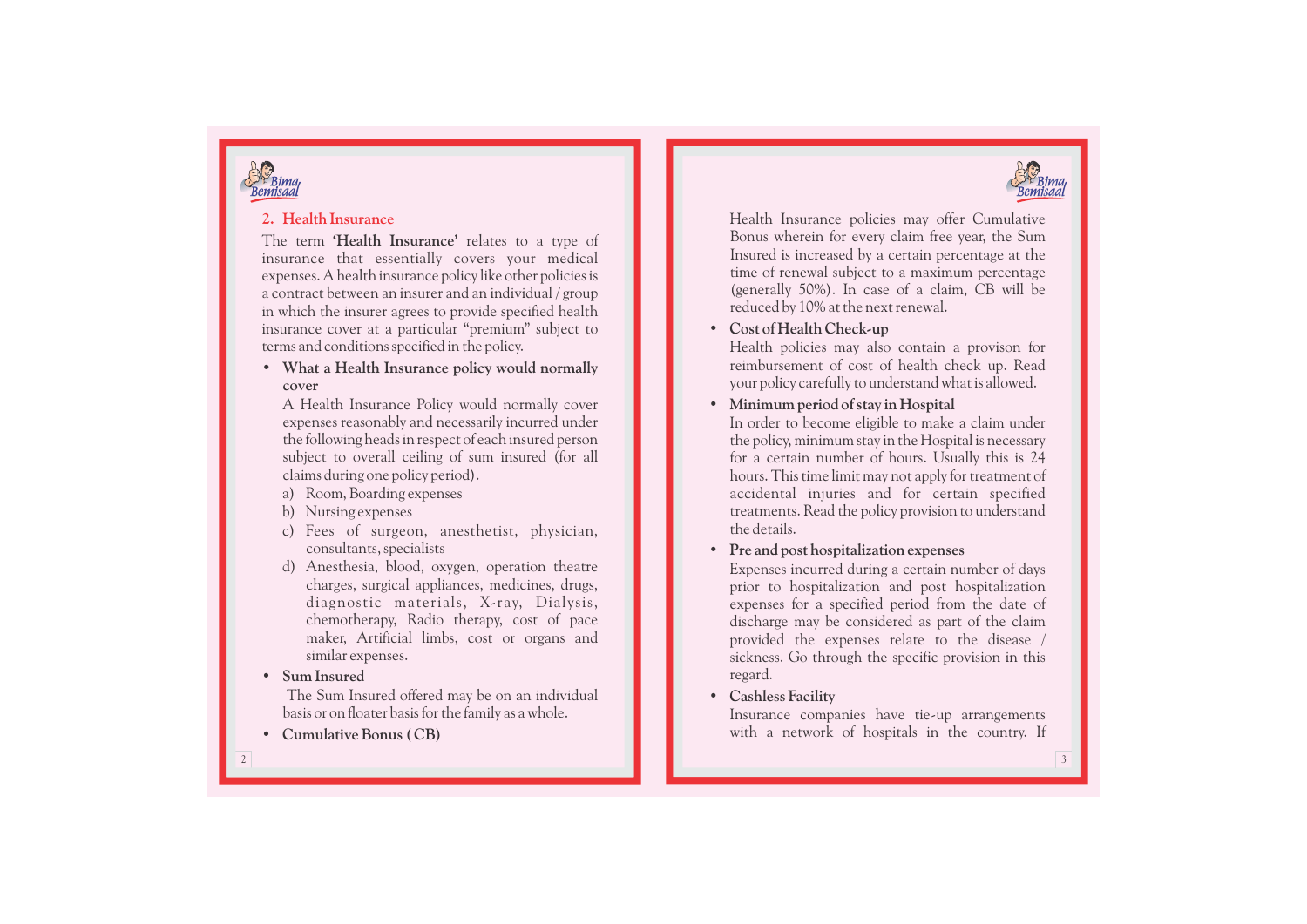



policyholder takes treatment in any of the net work hospitals, there is no need for the insured person to pay hospital bills. The Insurance Company, through its Third Party Administrator (TPA) will arrange direct payment to the Hospital. Expenses beyond sub limits prescribed by the policy or items not covered under the policy have to be settled by the insured direct to the Hospital. The insured can take treatment in a non-listed hospital in which case he has to pay the bills first and then seek reimbursement from Insurance Co. There will be no cashless facility applicable here.

**• Additional Benefits and other stand alone policies** Insurance companies offer various other benefits as "Add-ons" or riders. There are also stand alone policies that are designed to give benefits like "Hospital Cash", "Critical Illness Benefits", "Surgical Expense Benefits" etc. These policies can either be taken separately or in addition to the hospitalization policy.

A few companies have come out with products in the nature of **Top Up** policies to meet the actual expenses over and above the limit available in the basic health policy.

**• Exclusions**

The following are generally e xcluded under health policies:

a) All pre-existing diseases (the pre-existing disease e xclusion is uniformly defined by all nonlife and health insurance companies).

- b) Under first year policy, any claim during the first 30 days from date of cover, for sickness / disease. This is not applicable for accidental injury claims.
- c) During first year of cover cataract, Benign prostatic hypertrophy, Hysterectomy for Menorrhagia or Fibromyoma, Hernia, Hydrocele, Congenital Internal diseases, Fistula in anus, piles, sinusitis and related disorders.
- d) Circumcision unless for treatment of a disease
- e) Cost of specs, contact lenses, hearing aids
- f) Dental treatment / surgery unless requiring hospitalization
- g) Convalescence, general debility, congenital external defects, V.D., intentional self-injury, use of intoxicating drugs / alcohol, AIDS, Expenses for Diagnosis, X-ray or lab tests not consistent with the disease requiring hospitalization.
- h) Treatment relating to pregnancy or child birth including cesarean section
- i) Naturopathy treatment.

The actual e xclusions may vary from product to product and company to company. In group policies, it may possible to waive / delete the e xclusions on payment of extra premium.

### **• No short period policies**

Health insurance policies are not issued for less than one year period.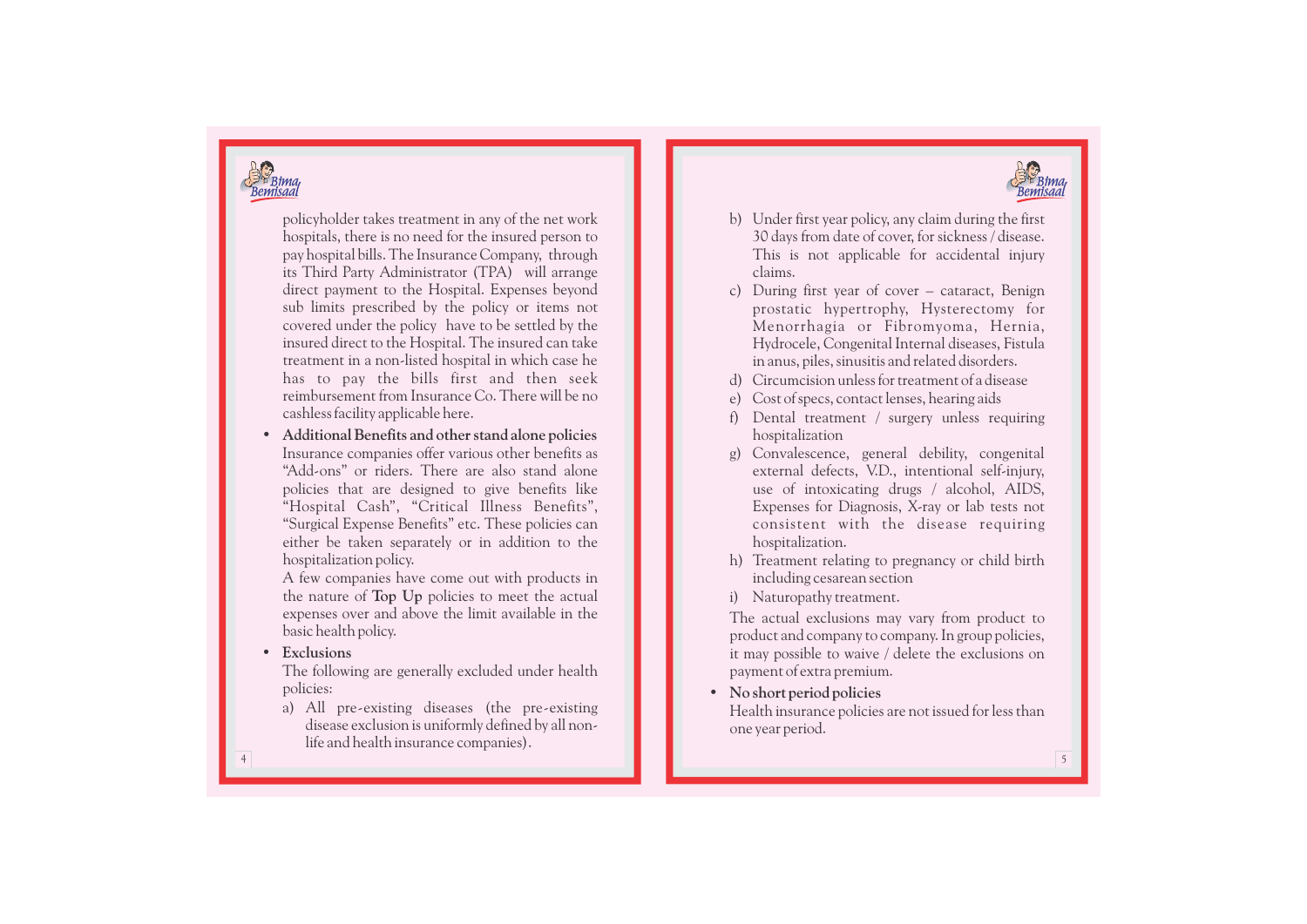



#### **3. F AQs on Health Insurance**

#### **Q . What is Health Insurance?**

- **Ans. The term health insurance is a type of insurance that covers your medical expenses.** A health insurance policy is a contract between an insurer and an individual /group in which the insurer agrees to provide specified health insurance cover at a particular "premium".
- **Q . What are the forms of Health Insurance available?**
- **Ans.** The commonest form of health insurance policies in India cover the expenses incurred on Hospitalization, though a variety of products are now available which offer a range of health covers, depending on the need and choice of the insured. The health insurer usually provides either direct payment to hospital (cashless facility) or reimburses the expenses associated with illnesses and injuries or disburses a fixed benefit on occurrence of an illness. The type and amount of health care costs that will be covered by the health plan are specified in advance.
- **Q . Why is Health Insurance important?**
- **Ans. All of us should buy health insurance and for all members of our family,** according to our needs. Buying health insurance protects us from the sudden, unexpected costs of hospitalization (or other covered health events, like critical illnesses) which would otherwise make a major dent into household savings or even lead to indebtedness.

Each of us is exposed to various health hazards and a medical emergency can strike anyone of us without any prior warning. Healthcare is increasingly expensive, with technological advances, new procedures and more effective medicines that have also driven up the costs of healthcare. While these high treatment expenses may be beyond the reach of many, taking the security of health insurance is much more affordable.

- **Q . What kinds of Health Insurance plans are available?**
- **Ans.** Health insurance policies are available from a sum insured of Rs 5000 in micro-insurance policies to even a sum insured of Rs 50 lakhs or more in certain critical illness plans. Most insurers offer policies between 1 lakh to 5 lakh expenses payable by insurers are increasingly being linked to the sum insured opted for, it is advisable to take adequate cover from an early age, particularly because it may not be easy to increase the sum insured after a claim occurs. Also, while most non-life insurance companies offer health insurance policies for a duration of one year, there are policies that are issued for two, three, four and five years duration also. Life insurance companies have plans which could extend even longer in the duration.

A **Hospitalization policy** covers, fully or partly, the actual cost of the treatment for hospital admissions during the policy period. This is a

7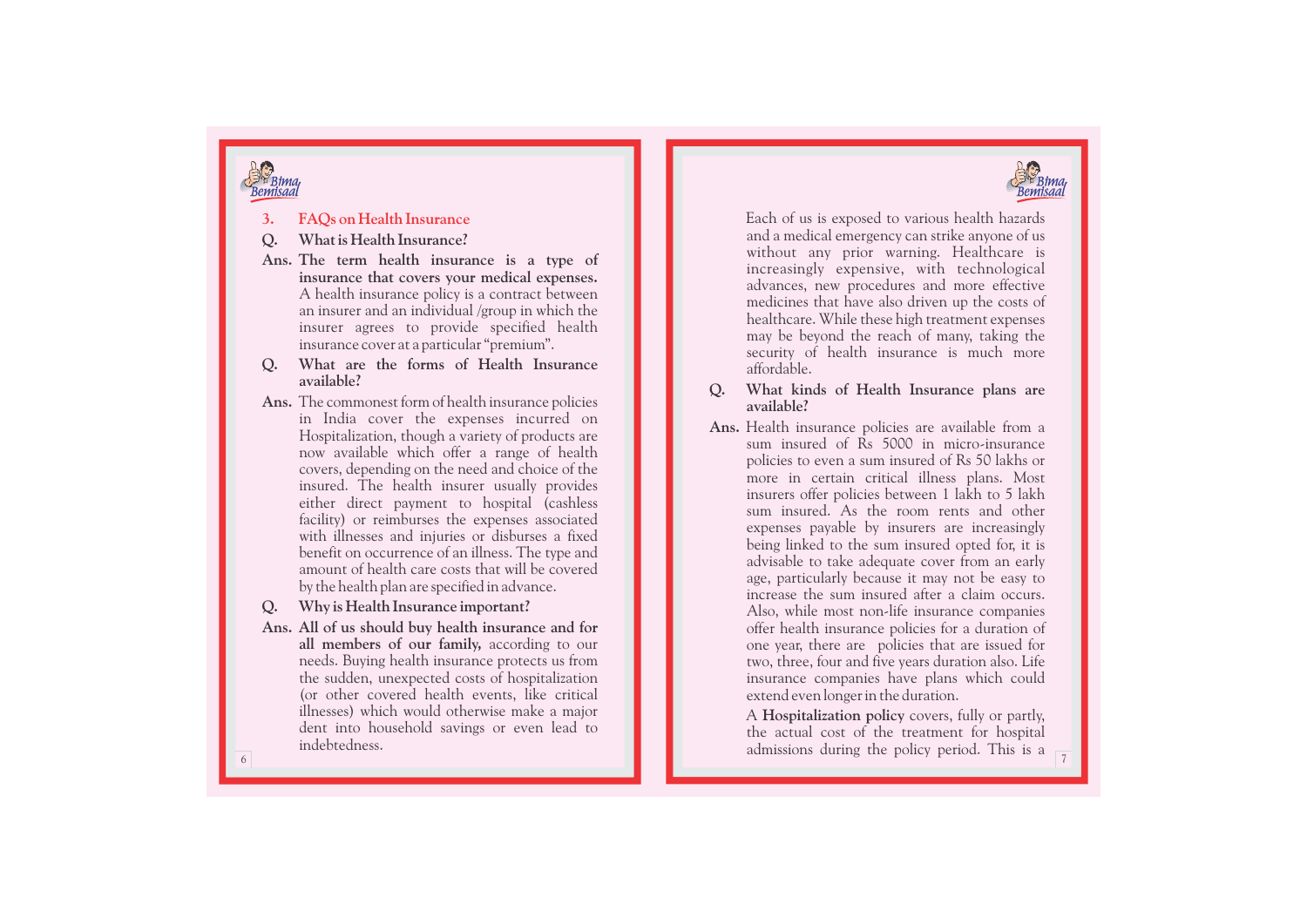



wider form of coverage applicable for various hospit aliza tion e x penses, including e x penses before and after hospitalization for some specified period. Such policies may be available on individual sum insured basis, or on a family floater basis where the sum insured is shared across the family members.

Another type of product, the **Hospital Daily Cash Benefit policy,** provides a fixed daily sum insured for each day of hospitalization. There may also be coverage for a higher daily benefit in case of ICU admissions or for specified illnesses or injuries.

A **Critical Illness benefit policy** provides a fixed lumpsum amount to the insured in case of diagnosis of a specified illness or on undergoing a specified procedure. This amount is helpful in mitigating various direct and indirect financial consequences of a critical illness. Usually, once this lump sum is paid, the plan ceases to remain in force.

There are also other types of products, which offer lumpsum payment on undergoing a specified surgery **(Surgical Cash Benefit)**, and others catering to the needs of specified target audience like senior citizens.

**Q . What is cashless facility?**

**Ans.** Insurance companies have tie-up arrangements with several hospitals all over the country as part of their network. Under a health insurance policy offering cashless facility, a policyholder can take treatment in any of the network hospitals without having to pay the hospital bills as the payment is made to the hospital directly by the Third Party Administrator, on behalf of the insurance company. However, expenses beyond the limits or sub-limits allowed by the insurance policy or expenses not covered under the policy have to be settled by you directly with the hospital.

Cashless facility, however, is not available if you take treatment in a hospital that is not in the network .

#### **Q . What are the tax benefits I get if I opt for Health Insurance?**

Ans. Health insurance comes with attractive tax benefits as an added incentive. There is an exclusive section of the Income Tax Act which provides tax benefits for health insurance, which is Section 80D, and which is unlike the section 80C applicable to Life Insurance wherein other form of investments/ expenditure also qualify for the deduction.

> Currently, purchasers of health insurance who have purchased the policy by any payment mode other than cash can avail of an annual deduction of Rs. 15,000 from their taxable income for payment of Health Insurance premium for self, spouse and dependent children. For senior citizens, this deduction is higher, and is Rs.

20,000. Further, since the financial year 2008-09, an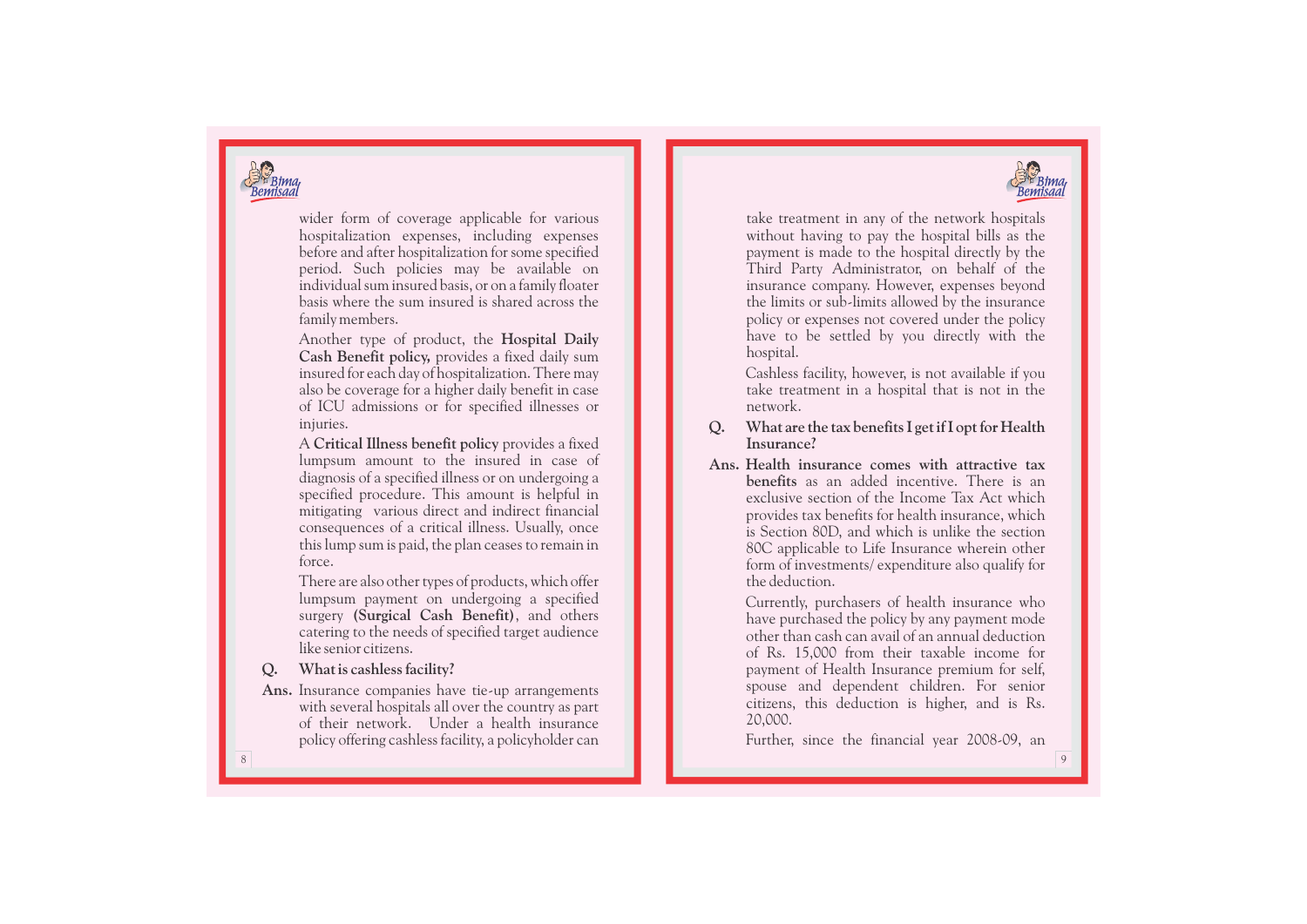



additional Rs 15,000 is available as deduction for health insurance premium paid on behalf of parents, which again is Rs 20,000 if the parents are senior citizens.

- **Q . What are the factors that affect Health Insurance premium?**
- **Ans.** Age is a major factor that determines the premium, the older you are the premium cost will be higher because you are more prone to illnesses. Previous medical history is another major factor that determines the premium. If no prior medical history exists, premium will automatically be lower. Claim free years can also be a factor in determining the cost of the premium as it might benefit you with certain percentage of discount. This will automatically help you reduce your premium.
- **Q . What does a Health Insurance policy not cover?**
- **Ans.** You must read the prospectus/ policy and understand what is not covered under it. Generally, pre - existing diseases (read the policy to understand what a pre - existing disease is defined as) are excluded under a Health Insurance policy. Further, the policy would generally e xclude certain diseases from the first year of coverage and also impose a waiting period. There would also be certain standard e xclusions such as cost of spectacles, contact lenses and hearing aids not being covered, dental treatment/surgery (unless requiring

hospitalization) not being covered, convalescence, general debility, congenital external defects, venereal disease, intentional self-injury, use of intoxicating drugs/alcohol, AIDS, expenses for diagnosis, x-ray or laboratory tests not consistent with the disease requiring<br>hospitalization, treatment relating to pregnancy or child birth including cesarean section, Naturopathy treatment.

- **Q . Is there any Waiting Period for claims under a policy?**
- **Ans.** Yes. When you get a new policy, generally, there will be a 30 days waiting period starting from the policy inception date, during which period any hospitalization charges will not be payable by the insurance companies. However, this is not applicable to any emergency hospitalization occurring due to an accident. This waiting period will not be applicable for subsequent policies under renewal.
- **Q . What is pre - existing condition in health insurance policy?**
- **Ans.** It is a medical condition/disease that existed before you obtained health insurance policy, and it is significant, because the insurance companies do not cover such pre - existing conditions, within 48 months of prior to the 1st policy. It means, pre - existing conditions can be considered for payment after completion of 48 months of continuous insurance cover.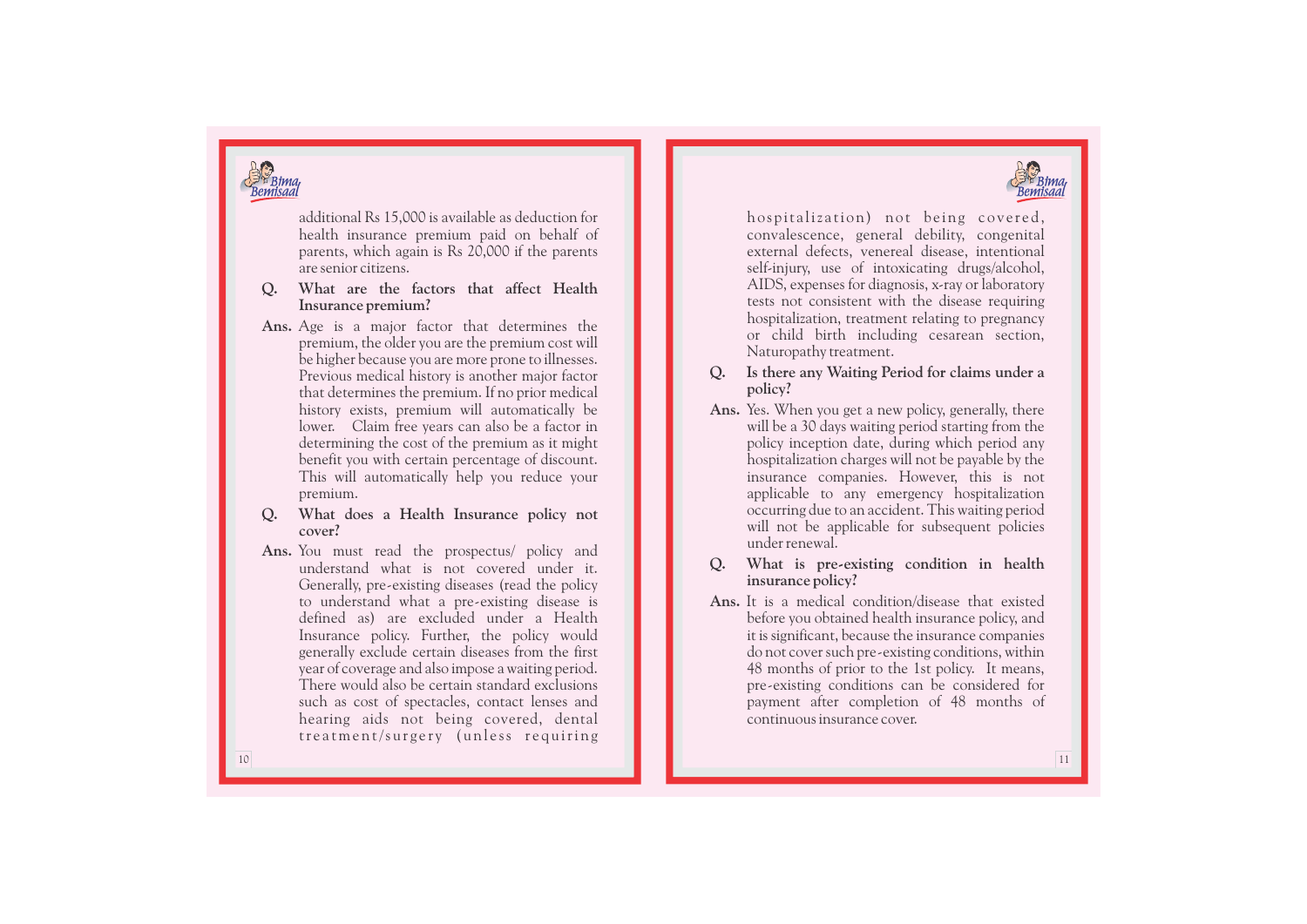

<sup>3</sup> Bima<br>Bemisaal

- **Q . If my policy is not renewed in time before expiry date, will I be denied for renewal?**
- **Ans.** The policy will be renewable provided you pay the premium within 15 days (called as Grace Period) of expiry date. However, coverage would not be available for the period for which no premium is received by the insurance company. The policy will lapse if the premium is not paid within the grace period.
- **Q . Can I transfer my policy from one insurance company to another without losing the renewal benefits?**
- Ans. Yes. The Insurance Regulatory and Development Authority (IRDA) has issued a circular making it effective from 1st July,2011, which directs the insurance companies to allow portability from one insurance company to another and from one<br>plan to another, without making the insured to lose the renewal credits for pre-existing conditions, enjoyed in the previous policy. However, this credit will be limited to the Sum Insured (including Bonus) under previous policy. For details, you may check with the insurance company.
- **Q . What happens to the policy coverage after a claim is filed?**
- **Ans.** After a claim is filed and settled, the policy coverage is reduced by the amount that has been paid out on settlement. For Example: In January you start a policy with a coverage of Rs 5 Lakh for the year. In April, you make a claim of Rs 2 lakh.

The coverage available to you for the May to December will be the balance of Rs.3 lakh.

- **Q . What is 'Any one illness' ?**
- **Ans.** 'Any one illness' would mean the continuous period of illness, including relapse within a certain number of days as specified in the policy. Usually this is 45 days

**Q: What is the maximum number of claims allowed over a year?** 

> Any number of claims is allowed during the policy period unless there is a specific cap prescribed in any policy. However the sum insured is the maximum limit under the policy.

#### **Q . What is "health check" facility?**

Some health insurance policies pay for specified expenses towards general health check up once in a few years. Normally this is available once in four years.

### **Q: What do you mean by Family Floater Policy?**

Family Floater is one single policy that takes care of the hospitalization expenses of your entire family. The policy has one single sum insured, which can be utilised by any/all insured persons in any proportion or amount subject to maximum of overall limit of the policy sum insured. Quite often Family floater plans are better than buying separate individual policies. Family Floater plans takes care of all the medical expenses during sudden illness, surgeries and accidents.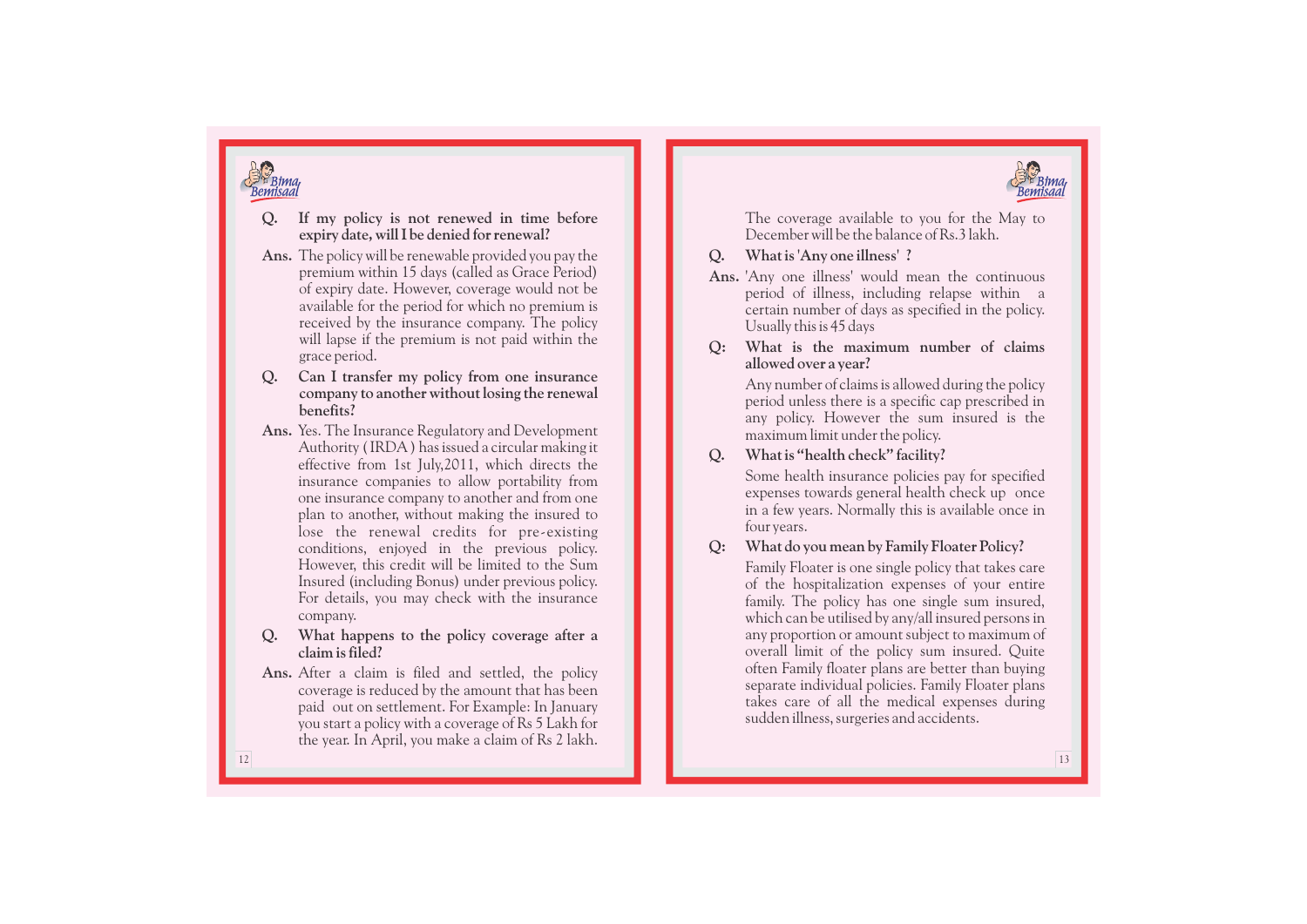

#### **Policyholder Servicing Turnaround Times as prescribed by IRD A**

| Service                                                                                                                             | Maximum<br>Turn Around Time |
|-------------------------------------------------------------------------------------------------------------------------------------|-----------------------------|
| General                                                                                                                             |                             |
| Processing of Proposal and Communication<br>of decisions including requirements/issue<br>of Policy /Cancellations                   | 15 days                     |
| Obtaining copy of the proposal                                                                                                      | 30 days                     |
| Post Policy issue service requests concerning<br>mistakes/refund of proposal deposit and also<br>Non-Claim related service requests | 10 days                     |
| <b>Life Insurance</b>                                                                                                               |                             |
| Surrender value/annuity/pension processing                                                                                          | 10 days                     |
| Maturity claim/Survival benefit/penal interest<br>not paid                                                                          | 15 days                     |
| Raising claim requirements after lodging<br>the Claim                                                                               | 15 days                     |
| Death claim settlement without<br>Investigation requirement                                                                         | 30 days                     |
| Death claim settlement/repudiation with<br>Investigation requirement                                                                | 6 months                    |
| <b>General Insurance</b>                                                                                                            |                             |
| Survey report submission                                                                                                            | 30 days                     |
| Insurer seeking addendum report                                                                                                     | 15 days                     |
| Settlement/rejection of Claim after receiving<br>first/addendum survey report                                                       | 30 days                     |
| <b>Grievances</b>                                                                                                                   |                             |
| Acknowledge a grievance                                                                                                             | 3 days                      |
| Resolve a grievance                                                                                                                 | 15 days                     |



#### **5. If you have a grievance:**

The Consumer Affairs Department of the Insurance Regulatory and Development Authority (IRDA) has introduced the Integrated Grievance Management System (IGMS) which is an online system for registration and tracking of grievances. You must register your grievance first with the insurance company and in case you are not satisfied with its disposal by the company, you may escalate it to IRDA through IGMS by accessing www.igms.irda.gov.in. In case you are not able to access the insurer's grievance system directly, IGMS also provides you a gateway to register your grievance with the insurer.

Apart from registering your grievance through IGMS (i.e., web), you have several channels for grievance registration-through e-mail (complaints@irda.gov.in), through letter (address your letter to Consumer Affairs Department, Insurance Regulatory and Development Authority, 3rd Floor, Parishram Bhavan, Basheerbagh, Hyderabad:4) or simply call IRDA Call Centre at **Toll Free 155255** through which IRDA shall, free of cost, register you complaints against insurance companies as well as help track its status. The Call Centre assists by filling up the complaints form on the basis of the call. Wherever required, it will facilitate in filing of complaints directly with the insurance companies as the first port of call by giving information